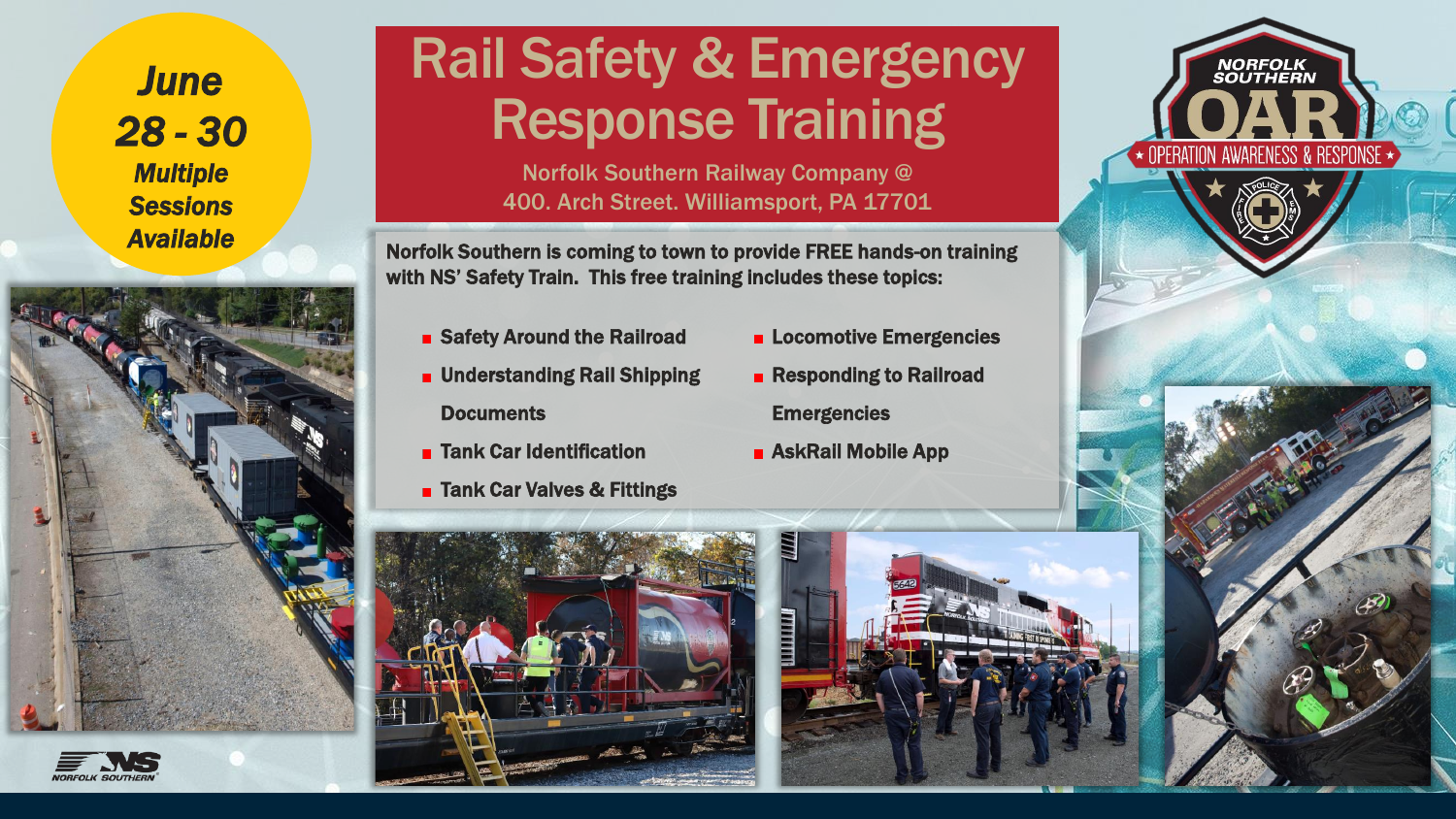# **TRANSCAER**

### For Event Information

Contact: Scott Gould Scott.Gould@nscorp.com 717-461-6069





WHO: Emergency responders should attend including fire departments, law enforcement, emergency medical services, hazmat response teams, emergency management personnel, military, homeland security, shippers, & customers

WHAT: Rail Safety & Emergency Response Training WHEN: June 28-30, 2022: 4-Hour Classes repeated multiple times Tuesday: 8:30am - 12:30pm & 6:00pm - 10:00pm Wednesday: 1:00pm - 5:00pm & 6:00pm - 10:00pm Thursday: 8:30am – 12:30pm WHERE: 400 Arch Street, Williamsport, PA 17701

REGISTRATION: Register as a group or individually online at [TRANSCAER | Hazmat Training Events](https://www.transcaer.com/training/training-events)